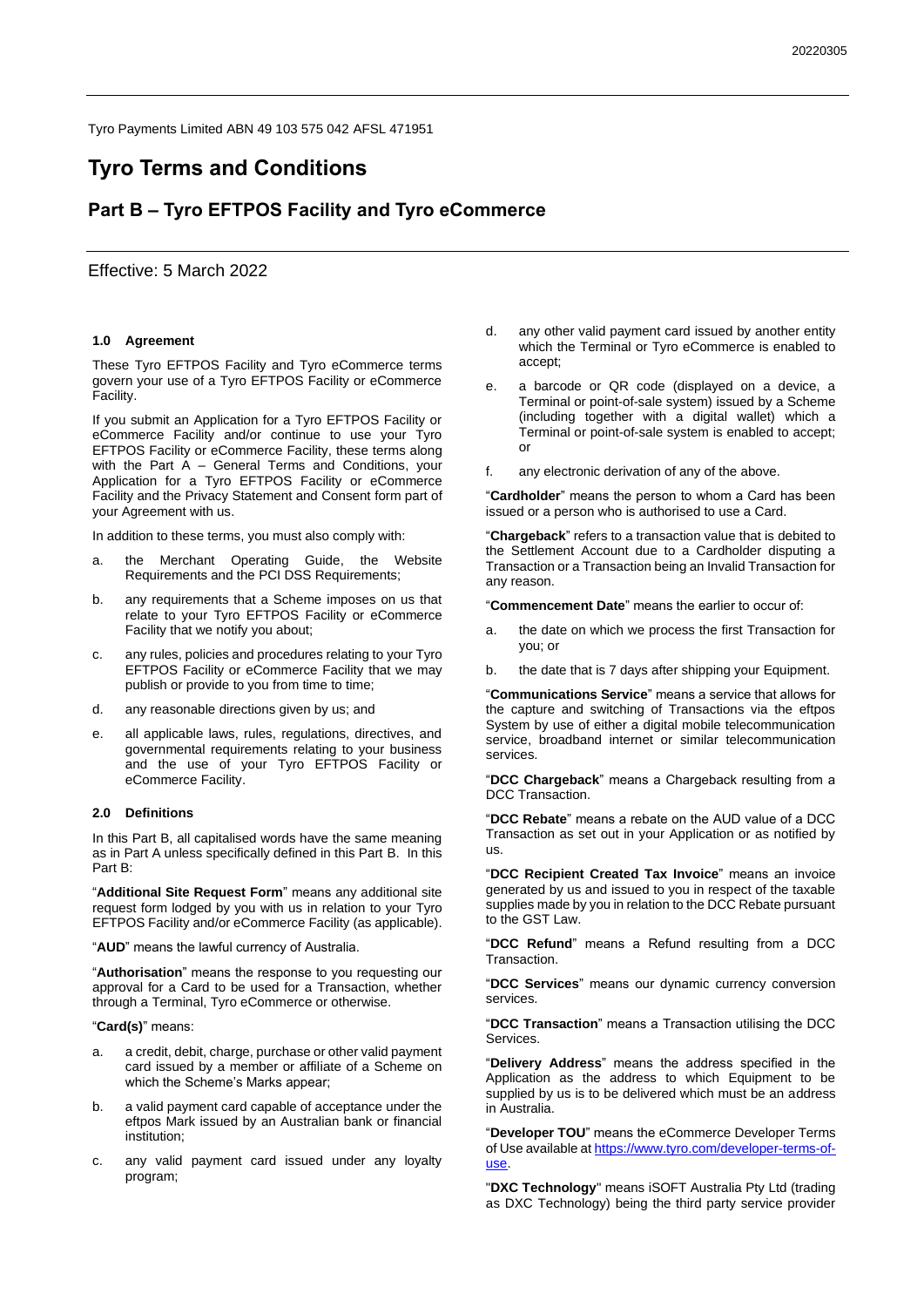through which we connect to health funds for allied health claiming services.

"**eCommerce Facility**" means the Tyro eCommerce facility (including access to the Tyro eCommerce platform) that is made available by us and governed pursuant to this Agreement.

"**eftpos System**" means the process where, on instructions transmitted through a Terminal or Tyro eCommerce, a Cardholder's bank account is debited and your account credited or vice versa as the case may be:

- a. in relation to goods or services supplied or cash made available by you to the Cardholder; or
- b. with the amount of any refund in respect of goods and services supplied by you to the Cardholder.

"**EPAL**" means eftpos Payments Australia Limited ABN 37 136 180 366.

"**Equipment**" means the Terminal, any related equipment and any software you are required to download in order to process Transactions.

"**Equipment Fee**" means rental fee, service fee, purchase price or swap out fee payable by you to us:

- a. to rent or purchase the Equipment from us (as applicable); or
- b. in the case of a service fee to use Equipment owned by you to process Transactions,

as set out in the Application or as notified by us and any delivery and freight charges as reasonably determined by us.

"**Hosted Payments Page**" means a payment interface relating to Tyro eCommerce that enables the redirection of your customers from your website to the Tyro eCommerce hosted payment gateway.

"**Invalid Transaction**" means a Transaction:

- a. that is illegal under Australian or international laws or prohibited by Scheme rules;
- b. that relates to Prohibited Product(s);
- c. that is not authorised by the Cardholder (including a fraudulent Transaction or where a Receipt is not signed when a signature was required);
- d. that involves a Card that is not current at the time of the Transaction;
- e. that did not originate from an act between you and the Cardholder;
- f. in relation to which you do not retain Receipts and records for at least eighteen (18) months from the date of the Transaction or do not produce the Receipt and records to us within five (5) Business Days of a request by us for production of that Receipt and/or record;
- g. that is not for the supply of goods or services to a genuine customer as part of the business activities disclosed in your Application;
- h. that represents a transfer of funds, not the supply of goods or services (e.g. a remittance);
- i. that is a Refund:
	- where no corresponding sales Transaction exists for the Card on which the Refund is made or purported to be made or otherwise represents a transfer of funds;
- which represents the payment of wages/salary; or
- which represents the winnings or proceeds from any game of chance or lottery;
- j. where you failed to comply with any messages displayed on the Terminal or Tyro eCommerce in relation to the Transaction;
- k. which is a single sale split into multiple Transactions on the same Card or which has been processed at lower Transaction values in order to obtain an Authorisation;
- l. you do not comply with your obligations under this Agreement, the Merchant Operating Guide or any other direction by us in relation to the Transaction; or
- m. you are unable to demonstrate the validity of the Transaction to our reasonable satisfaction.

"**Medicare Easyclaim**" means the electronic process for electronic bulk billing and patient claiming.

"**Merchant Operating Guide**" means collectively the guides, manuals and documents published here: <https://www.tyro.com/guides/>*.*

"**Monthly Access Fee**" means the fee payable by you to us to access Tyro eCommerce as set out in the relevant Application or as otherwise notified by us to you.

"**MOTO**" means any card-not-present Transaction, including Transactions processed via mail order, telephone order or through your Tyro eCommerce virtual terminal.

#### "**PCI DSS Requirements**" means:

- a. the Payment Card Industry Data Security Standards (**PCI DSS**) which are developed and published by PCI SSC; and
- b. the PCI DSS requirements published by us, available at [https://www.tyro.com/pcidss-requirements/,](https://www.tyro.com/pcidss-requirements/)

in each case, as applicable to you.

"**PCI SSC**" means the Payment Card Industry Security Standards Council.

"**Receipt**" means a receipt including the following information about a Transaction:

- a. amount;
- b. date;
- c. type of Transaction;
- d. facility or facilities being debited or credited;
- e. information to enable us to identify you and the Transaction (but no information that identifies the Cardholder's name or address);
- f. time;
- g. location of Terminal or other identifying information of the Terminal;
- h. reference number; and
- i. such other information about the Cardholder or the Transaction required by the relevant Scheme as notified by us to you from time to time.

"**Refund**" means the refunding of a previously processed Transaction back onto the previously processed Card.

"**Replacement Cost**" means the replacement cost of the Equipment as reasonably determined by us.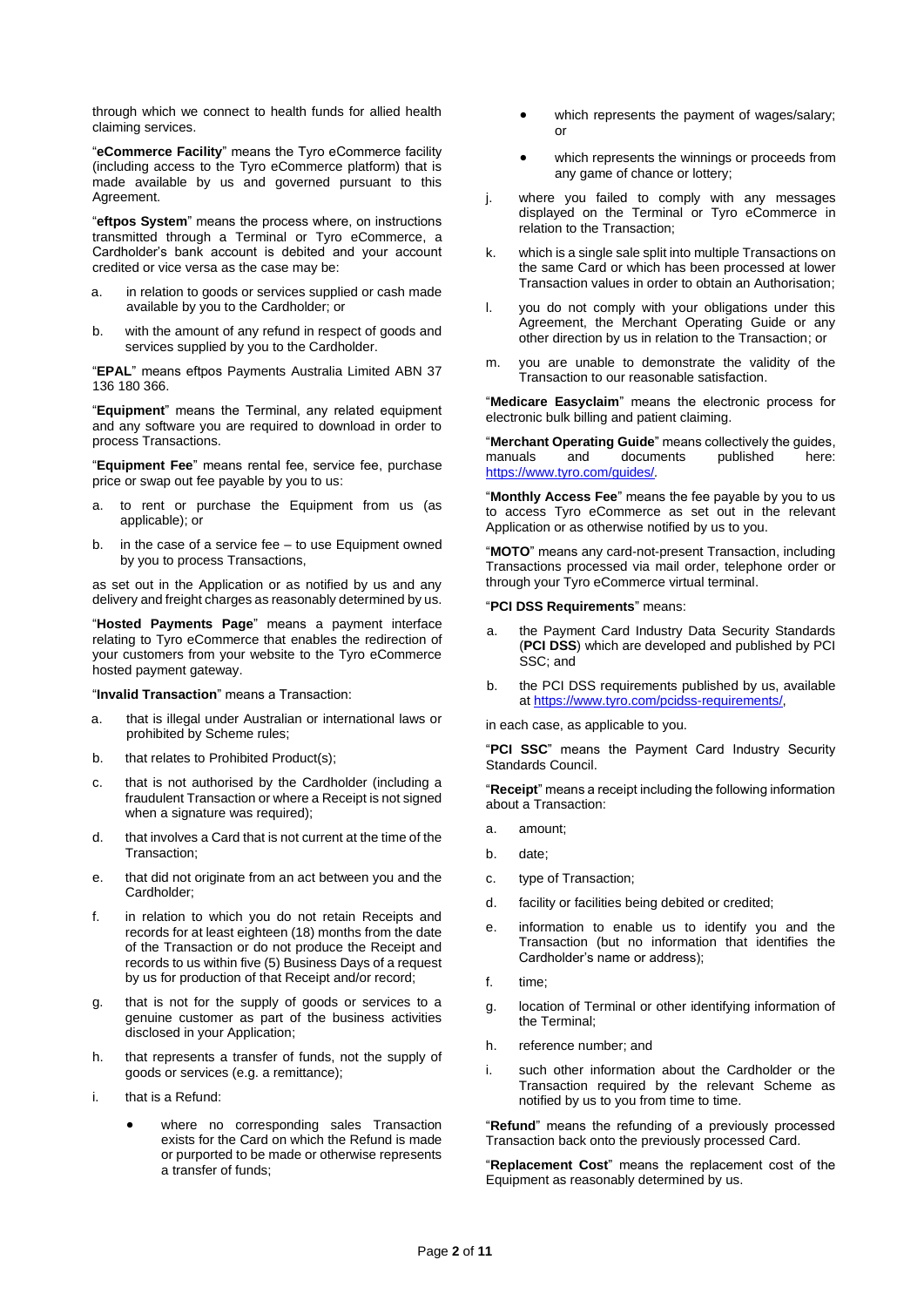"**Set Up Guide**" means the set up guide relating to the Equipment provided by us.

"**Settlement Account**" means the bank account(s) that will be credited for Transactions processed through the Tyro EFTPOS Facility or eCommerce Facility and which are payable by us to you or debited for any Refunds or Chargebacks as elected by you in the Application or as otherwise nominated by you from time to time.

"**Shopping Cart Plugin**" means third party software plugins approved by us that enable your website to integrate with Tyro eCommerce.

"**Tap & Save**" means contactless debit card Transactions routed through the Scheme network that is the least cost to you.

"**Terminal(s)**" means the physical electronic terminal or terminals supplied by us through which instructions may be given for the transfer of funds using the eftpos System.

"**Transaction**" means any transaction by a Cardholder using a Card or information from a Card.

"**Tyro eCommerce**" means the multi-channel payment platform provided by us which allows you to:

- a. generate API keys for use in the integration options of a Hosted Payments Page, a Shopping Cart Plugin or a direct API connection;
- b. store customer details, including Card details, in order to provide card-on-file functionality;
- c. acceptance of a Transaction from a device wherever there is internet access;
- d. produce plans that facilitate the processing of Transactions from customers on a recurring basis; and
- e. generate and deliver invoices and receipts to customers via email.

"**Tyro eCommerce Portal**" means the Tyro eCommerce account management dashboard, that we make available to you in connection with your eCommerce Facility.

"**Tyro EFTPOS Facility**" means the facility under which we provide you with merchant acquiring and transaction processing services but excludes the eCommerce Facility.

"**Tyro Portal**" means the online portal that we provide to you to access the Tyro EFTPOS Facility.

"**Voice Authorisation Process**" means the process of obtaining voice authorisation for a Transaction via Customer Support.

"**Website Requirements**" means the requirements and recommendations for the development and operation of your website that integrates with Tyro eCommerce, available at [https://www.tyro.com/tyro-website-requirements/.](https://www.tyro.com/tyro-website-requirements/)

# **3.0 Fees and charges**

#### *Equipment*

You agree that you will pay the Equipment Fee from the Commencement Date. You direct and authorise us to debit the Equipment Fee from the Fee Account.

Separate amounts may be payable where you purchase Equipment or items ancillary to your Equipment from us. We will advise you of the purchase price of any Equipment or ancillary products when you purchase them.

#### *eCommerce - Monthly Access Fee*

You agree that if we make Tyro eCommerce available to you, you will pay the Monthly Access Fee from the date on which we process the first Tyro eCommerce Transaction for you (if applicable). You direct and authorise us to debit the Monthly Access Fee from the Fee Account.

# *Health Fund claiming*

A health fund claiming service fee (as set out in the Application) applies per Terminal per month if enabled for health fund claiming.

# *Transaction Pricing: Tyro EFTPOS Facility and Tyro eCommerce*

#### *Simple Pricing*

Simple pricing is where you pay to us a **Merchant Service Fee** ("**MSF**") as set out in the Application (or any notice of change of pricing we may give). The MSF that you pay to us includes both our margin and the costs associated with the Transaction and any other item set-out in the Application.

# *Cost Plus Pricing*

Cost plus pricing is where you pay us a margin (referred to as the "**Merchant Acquiring Fee**" or "**MAF**") in addition to the cost of each Transaction processed. The Application (or any notice of change of pricing which we may give) discloses the margin charged for each category of Transaction. You may at any time request a copy of the current fee information.

We may change the Transactions that fall within each category or change the categories (including by introducing new Transactions or categories) - see clause 10.0 of Part A.

In addition to the MAF (our margin), for each Transaction you must pay to us the following third party fees:

- **Interchange fees** (at cost for each Transaction, that we must pay as part of the respective Scheme). Rates are subject to change by the respective Scheme and (except for UnionPay, which does not publish its interchange fees) are available at:
	- o Mastercard: [http://www.mastercard.com/au/merchant/en/rba/in](http://www.mastercard.com/au/merchant/en/rba/index.html) [dex.html](http://www.mastercard.com/au/merchant/en/rba/index.html)
	- o Visa: [https://www.visa.com.au/about](https://www.visa.com.au/about-visa/interchange.html)[visa/interchange.html](https://www.visa.com.au/about-visa/interchange.html) ; and
	- o EPAL: [https://www.eftposaustralia.com.au/about/intercha](https://www.eftposaustralia.com.au/about/interchange/) [nge/](https://www.eftposaustralia.com.au/about/interchange/)
- **Card Scheme fees** (an amount for each Transaction processed which reflects the average of the total Scheme fees/costs charged by the Schemes to us).

*Other fees (for simple pricing and cost plus pricing)*

*MOTO fee* – applies for MOTO Transactions as set out in the Application or as otherwise notified to you.

*Switching fee* – for some Schemes (including American Express, JCB and Diners Club), where you are required to have a separate agreement with the Scheme operator and our only obligation in relation to a Transaction is to transmit the particulars of the Transaction to the Scheme operator under which the Card was issued, we will charge a switching fee as set out in your Application or otherwise notified to you. You will need to pay all Scheme fees and charges direct or pay us any Scheme fees which we must pay in relation to the Transaction.

*Alipay Service Fee* – for Transactions utilising the Alipay Scheme, we will charge you a service fee as set out in your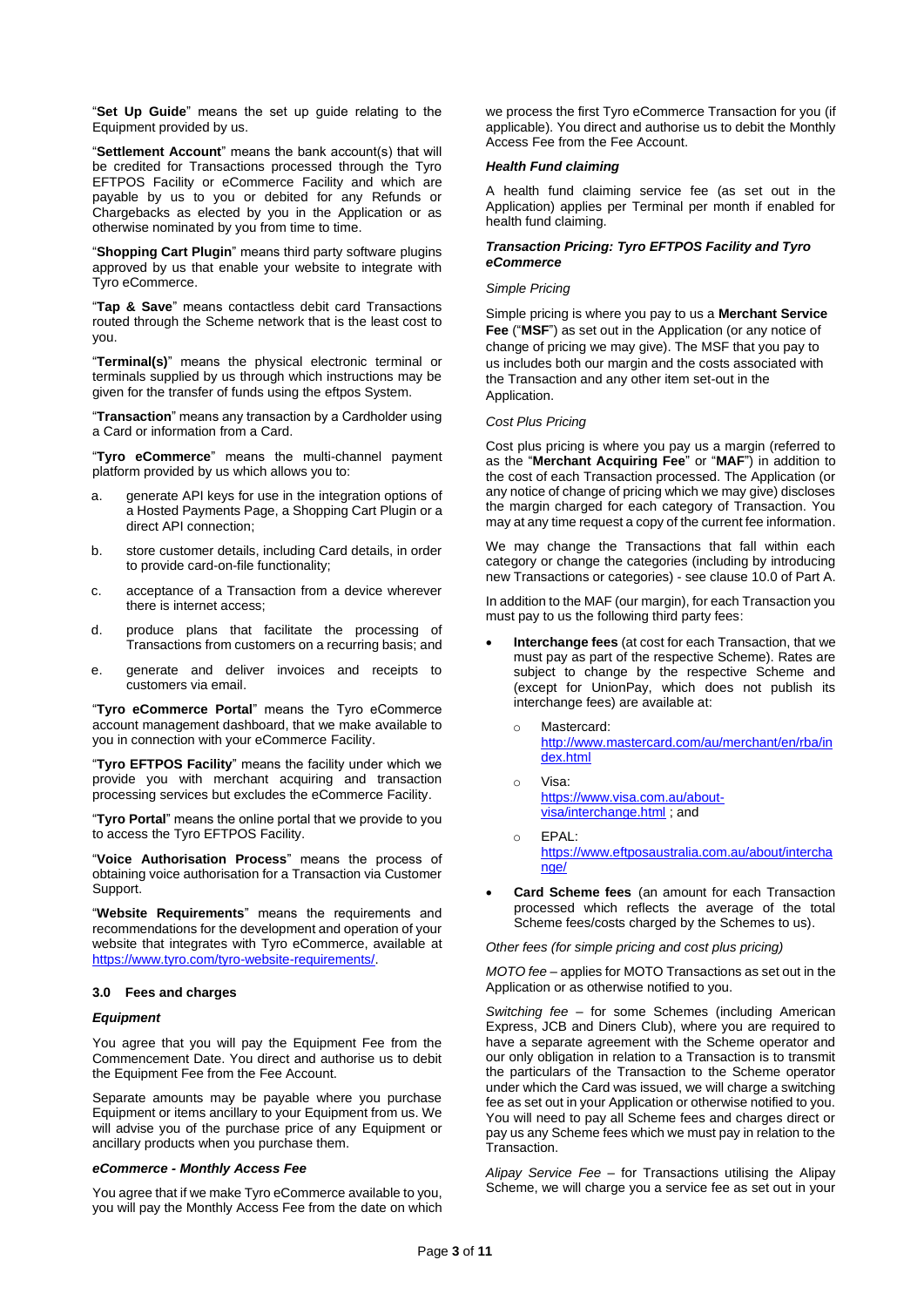Application, application or agreement to use the Alipay services or as otherwise notified to you.

*Tyro eCommerce* – for each Tyro eCommerce Transaction, you must pay us in respect of that Transaction a Merchant Service Fee or an eCommerce Service Fee (as defined below) as set out in your Application relating to Tyro eCommerce or as otherwise notified to you by us.

If an **eCommerce Service Fee** is payable, you must pay us in respect of each Tyro eCommerce Transaction:

- a. the fees, charges and levies you would pay to us if the Transaction were processed through your Tyro EFTPOS Facility; plus
- b. the additional eCommerce Service Fee as set out in your Application or as otherwise notified to you by us.

Your total fee per Transaction is described as your "**Merchant Service Fee**" or "**MSF**".

The total fee per Transaction is made available in a daily terminal report accessible via your Tyro Portal.

You acknowledge that you are responsible for any penalties or fines imposed on us or directly imposed on you by any Scheme or financial institution as a result of your activities.

We may, in the future, offer you additional services via Tyro eCommerce ("**Additional Services**") by either notifying you or by posting descriptions of the Additional Services and any fees related to the Additional Services on our website.

# *Scheme costs*

You agree to pay us in full without set-off or counterclaim and without any deduction in respect of taxes unless prohibited by law, on demand, an amount equal to any fees, costs or expenses that we must pay to an entity conducting a Scheme or another participant in the Scheme under the relevant Scheme rules due to a Transaction being an Invalid Transaction or being charged back to us, or otherwise in respect of a Transaction or as a result of an action by you.

We can debit these amounts from your Tyro Bank Account, your Linked Account or any other account you have provided a direct debit authorisation for.

#### **4.0 Registration for Tyro eCommerce**

In order to use Tyro eCommerce you must apply to create an eCommerce Facility with us.

We may, in our sole discretion, accept or reject your request to create an eCommerce Facility. If we accept your request to create an eCommerce Facility, we will issue you one or more unique security certificates, tokens, passwords, and other credentials, for authentication, account management, and other purposes. The credentials are our property and you may only use them for the purpose of using Tyro eCommerce as permitted in this Agreement.

#### **5.0 Equipment**

You agree that:

a. risk in the Equipment passes to you on delivery of the Equipment to the Delivery Address. From delivery of the Equipment, you are liable for any loss or damage to the Equipment or as a result of you doing something to the Equipment not contemplated by this Agreement, including the cost of repairing or replacing any rented Equipment at the Replacement Cost. If rented Equipment is altered or damaged after it has been delivered to you at the Delivery Address, we are authorised to debit the repair cost or the Replacement

Cost from the Fee Account. We may choose whether to repair or replace Equipment at our discretion;

- b. we will deliver Equipment to you in accordance with the delivery quantity, Delivery Address and information stipulated in the Application. We may charge you any delivery and freight charges for the shipment of Equipment in our discretion;
- c. we will pay any insurance coverage in respect of the delivery of Equipment to you;
- d. you must notify us within forty-eight (48) hours after delivery of Equipment, of any claimed shortages or rejections in respect of the Equipment. To the maximum extent permitted by law, failure to give such notice of a claim will be deemed an acceptance in full of all Equipment delivered;
- e. you must not allow anyone to service or repair the Equipment and must return all Equipment to us to arrange repair;
- f. you must ensure that all Equipment complies with our security and other requirements;
- g. you will affix to the Equipment any label or sticker supplied by us in accordance with any instructions we give you, and will not do anything to remove or obscure that label or sticker;
- h. you are not permitted to use the Equipment with any other acquirer;
- i. we will provide you with reasonable assistance over the phone or electronically by explaining how to install software required to connect the Equipment to pointof-sale or practice management software that we support an integration for;
- j. you must ensure you maintain operating systems that are supported and that your systems are upgraded as necessary to ensure that Transactions can be initiated and processed;
- k. in respect of each particular Card for which you accept Transactions, you must ensure that your:
	- systems meet software requirements and services processes required by the relevant Scheme with respect to order handling and goods delivery or service provision as advised by us or the Scheme from time to time;
	- cashier hardware and software (including where relevant Alipay "spot payment" scanner, physical circuits or networks) are in good operational condition and properly link to the relevant Scheme's platform where relevant;
- l. some Transactions can only be initiated via your Integrated Software so if the relevant software is not functional for any reason, you may be unable to process Transactions;
- m. we are not responsible for installing, operating or maintaining any third party applications you install or have installed on Equipment or any of your devices or systems;
- n. security features on the Terminal or in respect of Tyro eCommerce can be enabled. Please contact us if you want more information on this. You must have your own internal procedures to manage security and prevent fraud in your business; and
- o. if you rent Equipment from us, from time to time we may supply you with new, upgraded or repaired Equipment. If this occurs, you must return the existing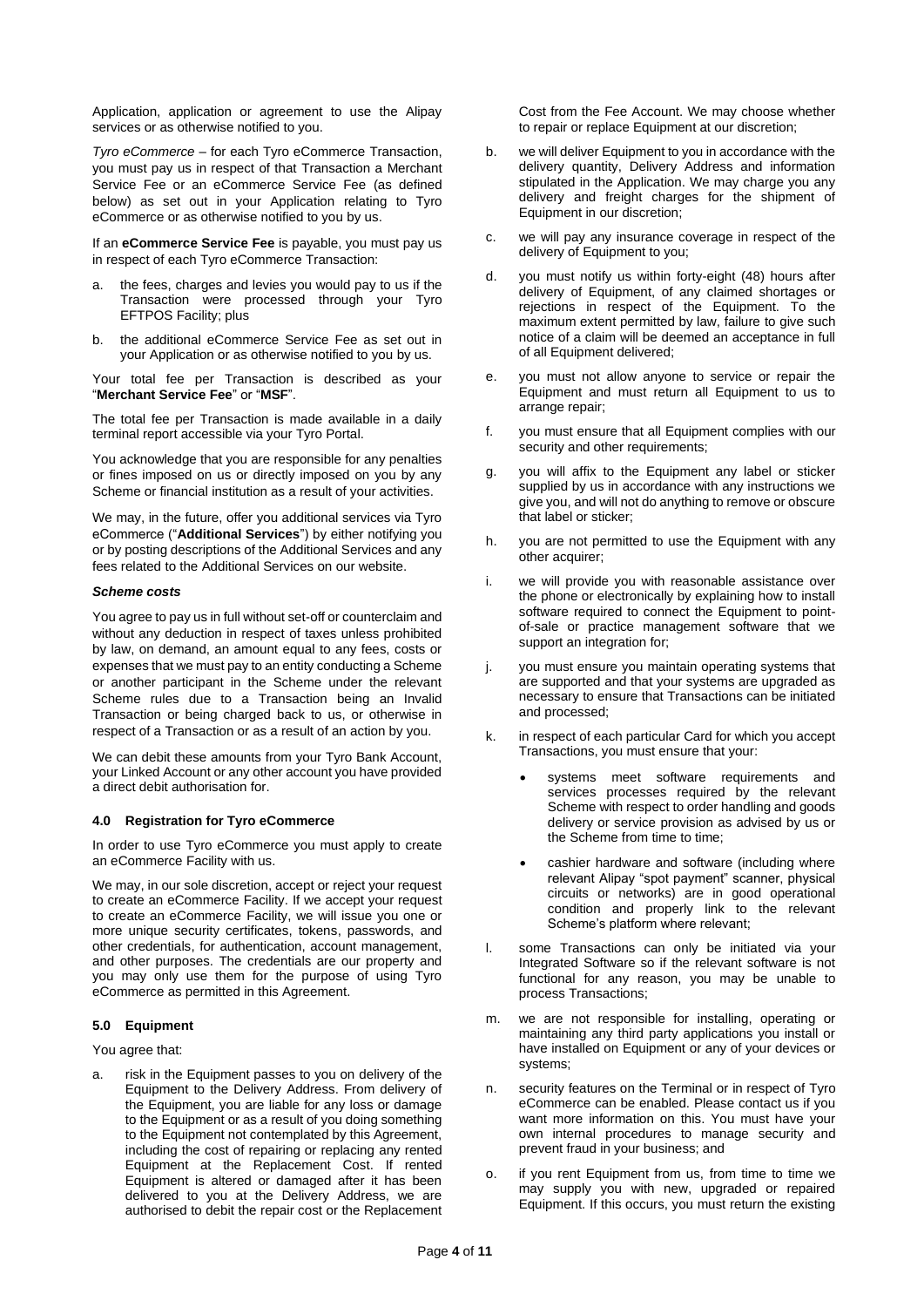Equipment within fourteen (14) days of receiving the new, upgraded or repaired Equipment. If we do not receive the existing Equipment within fourteen (14) days, we will, acting reasonably, determine an amount representing the reasonable value of the existing Equipment and that amount will be notified to you and will constitute a debt due by you to us and you authorise us to debit such amount from the Fee Account without notice. We will refund to you the amount we have debited on receipt by us of the Equipment in good order and condition if the Equipment is returned within 12 months.

You will have no right, title, property or interest in any rented Equipment except as bailee and must not sublet, transfer, dispose of, grant a security interest over, permit a security interest to be registered over or otherwise deal with any rights or interest in any rented Equipment.

We are not, to the maximum extent permitted by law, liable for any Loss (except for a Loss due to our fraud, negligence or wilful misconduct) which arises from or in relation to or is caused by:

- a. damage to the Equipment due to a dysfunction of any network on which the Equipment is used or the Communications Service;
- b. your use of the Equipment or Software otherwise than in accordance with this Agreement;
- c. the Equipment not integrating with your computer systems; or
- d. the Equipment not working or you being unable to process Transactions because of an act or omission of a third party (including an entity responsible for the supply of telecommunications or electricity or a Scheme or a member of or participant in a Scheme (such as the issuer of scheme cards)).

You must ensure that the Equipment is:

- a. installed following our guides and procedures for installation of the Equipment;
- b. used in accordance with the Merchant Operating Guide at all times and solely for the purpose for which it was designed and provided by us in connection with the Tyro Services; and
- c. not moved from the Delivery Address without our prior written consent.
- It is your responsibility to:
- a. determine the specific location of installation of the Equipment (within the Delivery Address) and to prepare the location in accordance with the specification set out in the Set Up Guide;
- b. ensure that you have internet access and supported and regularly upgraded operating systems;
- c. ensure you have sufficient electrical surge protection;
- d. exercise reasonable care in the use, operation, protection, and security of the Equipment at all times;
- e. ensure that the Equipment is stored safely and protected from theft, loss or damage and to insure the Equipment against any loss or damage to the Equipment arising from theft, vandalism, fire, flood, earthquake, misuse, neglect, or as otherwise required by us; and
- f. regularly check for evidence of tampering including skimming devices and confirm the identification number on the Equipment is correct. You must contact

us immediately if you discover any evidence of or suspect that Equipment has been tampered with.

Where you request our assistance in relation to installing or operating your Equipment, we may offer to remotely access your computer system in order to help you using any program which we select ("**Purpose**"). This may include amongst other things changing your settings, conducting test transactions or downloading and running system tools. If you agree over the phone or via email to us doing this, you expressly agree to us accessing your systems for the Purpose and anything incidental to the Purpose. You acknowledge that we may have access to information including confidential, personal or sensitive information, data and records which are contained on or copied on your computer systems ("**Information**"). You authorise us to access, use and disclose any Information for the Purpose and you confirm that where Information has been provided by or is owned by any other person, you have that person's consent to our access, use and disclosure of that Information.

To the maximum extent permitted by law, we will have no liability for and will not be responsible for any Loss which arises as a result of, in connection with or in relation to our access of your computer systems as described above or your use of the Equipment except for a Loss that is due to our fraud, negligence or wilful misconduct.

You agree to indemnify and keep us indemnified against any Loss arising out of, in connection with or as a result of our access to, use or disclosure of the Information except for a Loss that is due to our fraud, negligence or wilful misconduct.

#### *Upon termination*

On termination of your Tyro EFTPOS Facility, you must return to us all Equipment rented to you by us including without limitation all guides, stationery and promotional materials supplied by us.

If you do not return the rented Equipment on termination of your Tyro EFTPOS Facility, the Replacement Cost (or such lesser amount reasonably determined by us to be the reasonable value of the existing rented Equipment, which amount will be notified by us to you) will be a debt due by you to us. You authorise us to debit the Fee Account with the amount of the Replacement Cost (or lesser amount as provided above) of any rented Equipment that is not returned to us within 10 Business Days of termination of the Agreement. We will refund to you the Replacement Cost (or lesser amount as provided above) on receipt by us from you of the rented Equipment in good order and condition if the rented Equipment is returned to us within 30 days of termination of the Agreement.

You agree to indemnify us and keep us indemnified against, and must pay to us on demand the amount of all Loss which we suffer or incur in connection with any misuse of Equipment that you were required to return to us or securely dispose of but which you have not returned to us or have not securely disposed of except for a Loss due to our fraud, negligence or wilful misconduct.

#### **6.0 Transactions**

You are only authorised to process Transactions and use your Tyro EFTPOS Facility and/or eCommerce Facility in furtherance of the business activities specified in your Application which must be performed from a location in Australia. You must obtain our prior consent before processing Transactions, or using your Tyro EFTPOS Facility or eCommerce Facility, for any other business or non-business activities.

You must: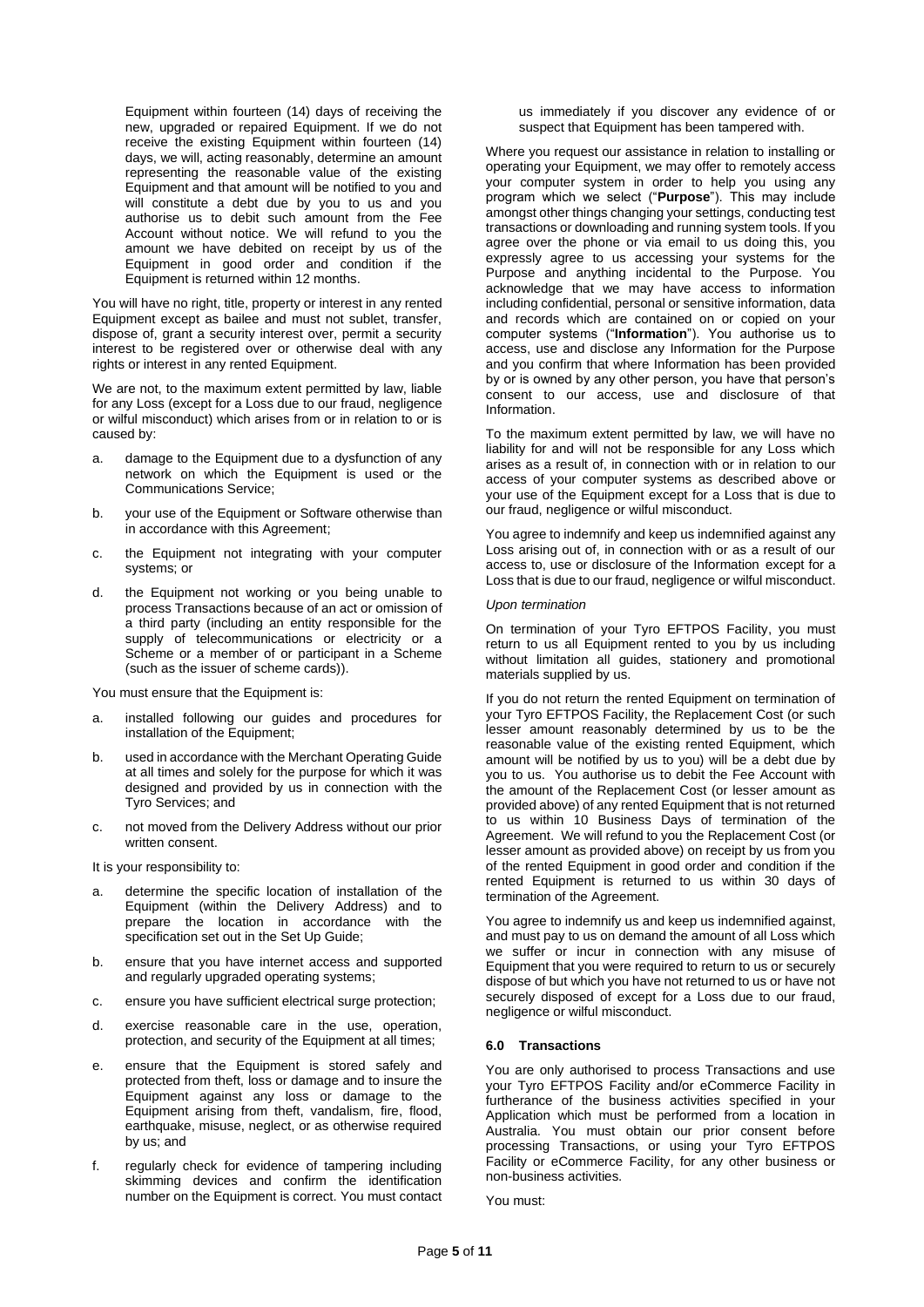- a. if processing a Transaction using the Tyro EFTPOS Facility or eCommerce Facility, use a Terminal or Tyro eCommerce (as applicable) to process every Transaction, unless the Terminal, Tyro eCommerce, the eftpos System or the Communications Service is inoperative;
- b. perform all obligations to a Cardholder (including providing any goods or services) in respect of a Transaction prior to processing the Transaction;
- c. not split a single sale into multiple Transactions on the same Card or process lower Transaction values in order to obtain an Authorisation;
- d. not make any warranty or representation to a Cardholder regarding us or on our behalf;
- e. establish and maintain a prudent policy for obtaining and maintaining proof of Cardholder authorisation for MOTO sales so as to minimise the possibility of Cardholder disputes and unauthorised Transactions;
- f. clearly and prominently display any surcharge you charge for a Transaction over and above the price that would be charged if the Cardholder paid cash for the sale in a manner that enables the Cardholder to cancel the Transaction;
- only charge a surcharge that accurately reflects your cost of accepting Transactions and not cross-subsidise across Schemes;
- h. ensure any Refund also includes any surcharge charged in the original Transaction. In the case of a partial Refund, the surcharge must be pro-rated;
- i. establish and maintain a fair policy for giving refunds or exchanging goods which complies with all applicable laws and Scheme rules and notify your customers of Scheme refund deadlines either in your after-sale service policy or on your invoices or receipts;
- j. give refunds by means of a Refund and not cash;
- k. not process Transactions in respect of any Prohibited Products;
- l. only use the Tyro Services for your own account, your own business purpose and must not make use of the Tyro Services for performing any commercial or noncommercial services for or on behalf of any third party;
- m. not process any Transaction using your own Card or any Card of your associates;
- n. not hold a Cardholder's PIN or passcode as part of a book-up arrangement;
- o. not compel, require or influence a Cardholder to pay for goods or services via a cash out Transaction;
- p. in the case of your eCommerce Facility, include on your website the items identified in the Website Requirements; and
- q. not use your Tyro EFTPOS Facility to receive payment of a bond or security for potential damage to, destruction of or non-return of goods or property made available for hire.

Card issuers may impose limits on the monetary amount and number per day of Transactions a Cardholder may effect. You agree to comply with those limits.

The Terminals and Tyro eCommerce will be programmed to accept all Card Transactions which they are able to accept. If you do not wish to participate in any particular Scheme you must contact us and complete and return any forms we request.

You represent and warrant to us that you will not engage in any activity designed to influence the mix of the Transactions you submit for processing via your Tyro EFTPOS Facility or eCommerce Facility to be comprised 100% of one Scheme brand.

For some Schemes, you are required to have a separate agreement with the Scheme operator and our only obligation in relation to a Transaction is to transmit the particulars of the Transaction to the Scheme operator under which the Card was issued. For these types of Transactions, we make no representation and give no assurances in relation to the performance of any agreement or arrangement between you and such entity.

If requested, you must inform us of your merchant number for all Schemes in which you participate.

We reserve all rights to route Transactions using networks we determine or to change the way we route Transactions without notice. For example, we may change the cost; infrastructure or system features. If Tap & Save is available on your Terminal, you can opt-in to Tap & Save by contacting us. Certain transactions are excluded from Tap & Save, for<br>details are referable to the FAOs at details refer to the FAQs at [https://help.tyro.com/s/article/Tap-Save-least-cost-routing-](https://help.tyro.com/s/article/Tap-Save-least-cost-routing-FAQs)[FAQs.](https://help.tyro.com/s/article/Tap-Save-least-cost-routing-FAQs) Some pricing structures are not eligible for Tap & Save. Tap & Save will become available from a date nominated by Tyro in its discretion. Tyro does not guarantee any cost savings by opting in for Tap & Save. You can turn off Tap & Save functionality at any time by contacting us.

We make no representations and give no assurances whatsoever in relation to the credit worthiness of any person presenting a Card.

You acknowledge that the authorisation or processing of any Transaction by us does not constitute:

- a. a representation or warranty from us that the Transaction is a valid transaction; or
- b. an assurance by us that the Transaction is free from risk of dispute or Chargeback.

You specifically acknowledge that we do not have any control over the products or services that are paid for through your Tyro EFTPOS Facility and/or eCommerce Facility, and we cannot ensure that all Transactions will be completed or that we will authorise all Transactions that your customers initiate.

As we do not supply your point of sale or practice management software, we are not liable for any error, delay, malfunction or failure caused or contributed to or initiated by your point-of-sale or practice management software.

You must promptly notify us of any malfunction or error of the Terminals, Tyro eCommerce, the eftpos System or the Communications Service. In processing offline Transactions you agree to:

- a. only do so if the Terminal, eftpos System or Communications Service is inoperative or inaccessible and the malfunction has been reported to us;
- b. obtain prior authorisation through Tyro's Voice Authorisation Process for each Transaction; and
- c. capture the offline Transaction on paper and within three (3) Business Days enter the details of the offline Transaction into the Terminal or Tyro Portal.

You acknowledge and agree that processing offline Transactions is at your own risk.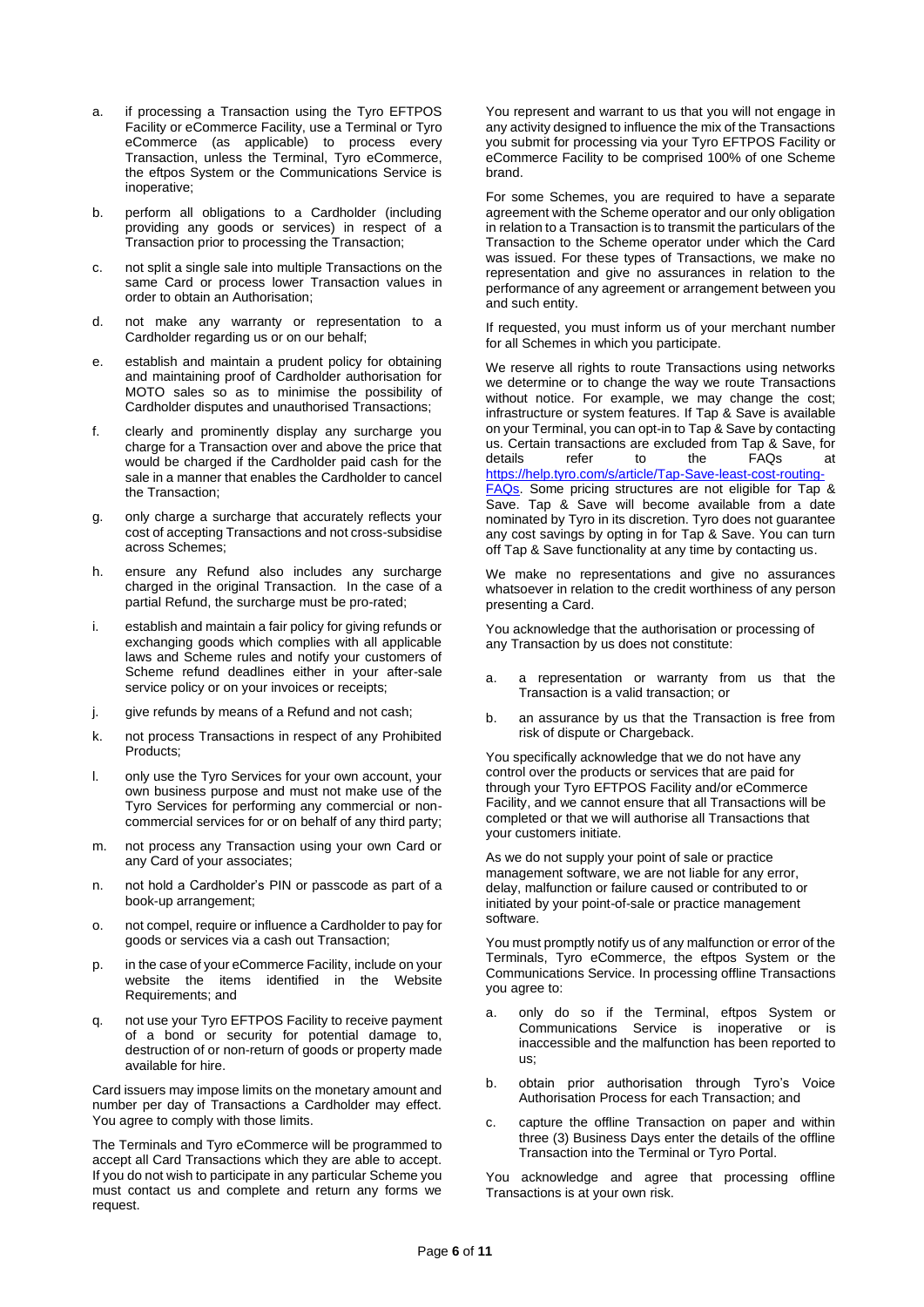If MOTO Transactions are available and enabled on your Terminal, in processing Transactions initiated by telephone you must give the Cardholder the following information at the time of all Transactions:

- a. the receipt number;
- b. the amount of the Transaction;
- c. the type of Transaction, e.g. purchase, refund, credit;
- d. confirm the Card details charged; and
- e. your trading name.

On receiving a MOTO, you must maintain a written record of the following details:

- a. Card number (the last four digits only);
- b. expiry date;
- c. full name of the Cardholder (as it appears on the Card);
- d. full address of the Cardholder (street address only, no post office box);
- e. telephone number;
- f. details of goods or services supplied;
- g. price of goods or services supplied;
- h. delivery instructions; and
- i. date of Transaction.

For MOTO Transactions where you are not required to obtain the Cardholder's PIN or signature and compare the Cardholder's signature with that on the Card, you must ensure that each person processing such a MOTO Transaction uses best endeavours to verify the authenticity of the information given to you by the customer.

You must obtain authorisation via the MOTO option on the Terminal for all MOTO Transactions regardless of the value of the Transaction.

Where there will be a delay of more than five (5) days in you dispatching goods or providing services ordered by telephone, you must not process the Transaction in respect of such goods or services until the day of dispatch. For further assistance, please contact Customer Support.

If goods are to be shipped and preauthorisation is available on your Terminal, you may obtain a preauthorisation on any day up to seven (7) days prior to the date the goods are shipped. This authorisation is valid if the amount of the Transaction is within 15% of the authorised amount, provided that the additional amount represents shipping costs.

You must ensure you have sufficient funds in your Settlement Account or Fee Account to meet your Refund obligations for all Refunds you process.

You warrant by processing any Transaction that:

- a. all information given to us in respect of that Transaction is true and correct;
- b. the Transaction is valid; and
- c. the sale in respect of the Transaction is not subject to any dispute, set-off or counterclaim.

You acknowledge that MOTO Transactions and Transactions processed via the eCommerce Facility are riskier than other Transactions and more likely to result in a Chargeback. It is your responsibility to know and identify your customer. Each MOTO Transaction and each Transaction processed via the eCommerce Facility is at your risk.

#### **7.0 Accepting Card Transactions via Tyro eCommerce**

This clause applies to Transactions processed via Tyro eCommerce only.

Information regarding Transactions completed in respect of which Tyro eCommerce provides technical support ("**Transaction History**") will be available to you on your Tyro eCommerce Portal when you login using your eCommerce Facility.

After each settlement to your Settlement Account, we will update information in your eCommerce Facility to reflect settlement and you can view this information in your Transaction History on your Tyro Portal. We provide a minimum of one year of Transaction History on your Tyro Portal. Except as required by law, you are solely responsible for compiling and retaining permanent records of all Transactions and other data associated with your eCommerce Facility, your Transaction History, and your use of Tyro eCommerce.

Except as required by law, you are solely responsible for reconciling your Transaction History with your actual processed Transactions. You agree to notify us of any discrepancies arising from such reconciliation and verification within sixty (60) days. In the event you are owed money as a result of the discrepancy, please contact us to seek resolution.

# **8.0 Security**

You must:

- not disclose (other than to us or unless required by law) or obtain a Cardholder's name or Card details to or from any person, except where that information has been lawfully collected by you other than through a Transaction;
- b. comply with all applicable user guides and other security requirements specified at [https://www.tyro.com](https://www.tyro.com/) (including for the eCommerce Facility [https://www.tyro.com/solutions/payments/online/featur](https://www.tyro.com/solutions/payments/online/features/security-and-fraud-protection/) [es/security-and-fraud-protection/](https://www.tyro.com/solutions/payments/online/features/security-and-fraud-protection/) and for the Tyro EFTPOS Facility [https://www.tyro.com/solutions/payments/eftpos/featur](https://www.tyro.com/solutions/payments/eftpos/features/security-and-fraud-protection/) [es/security-and-fraud-protection/\)](https://www.tyro.com/solutions/payments/eftpos/features/security-and-fraud-protection/) as published and amended by us from time to time;
- c. comply with the PCI DSS Requirements and any Scheme security requirements;
- d. permit us or our representative reasonable access to inspect your computer systems to conduct an investigation on whether there has been a security breach and/or data compromise. To the extent reasonably possible, we will use reasonable endeavours to cause minimal disruption where possible;
- e. use reasonable care to detect forged or unauthorised signatures or the unauthorised use of a Card;
- f. not process a Transaction by keying the transaction details manually into a Terminal unless instructed to do so by the Terminal;
- g. co-operate with, implement required measures and provide information requested by either a Scheme or us in order to reduce risks generally including the risk of Invalid Transactions;
- h. use reasonable care to prevent the use of a Card as an instrument in money laundering activities;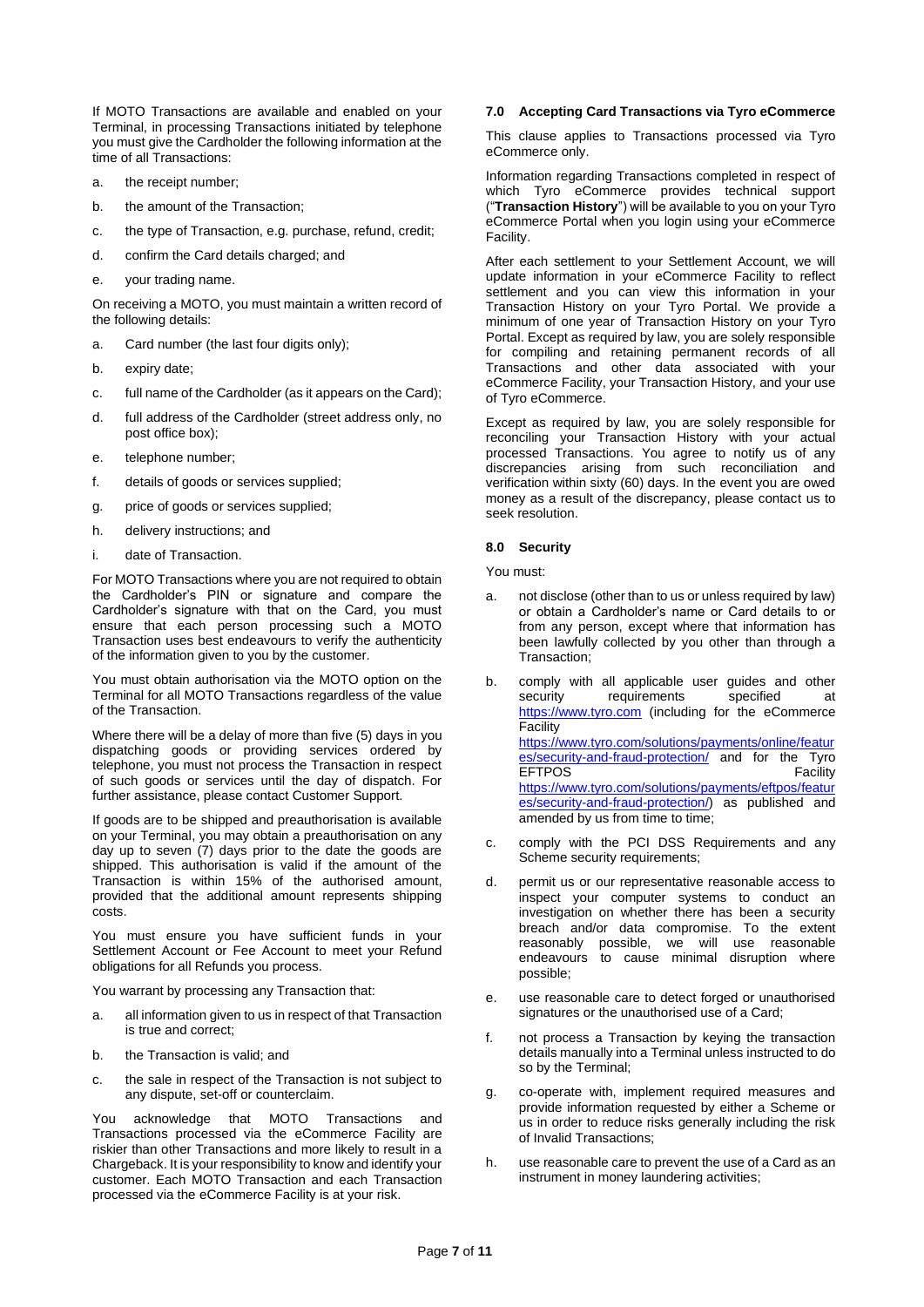- i. use reasonable care to protect the security of your Tyro passwords; and
- j. not and must ensure that your Authorised Signatories and Account Users do not:
	- voluntarily disclose their Tyro password to anyone; and
	- keep a written record of their Tyro password on one or more articles likely to be lost or stolen simultaneously, without making a reasonable attempt to protect the security of the password.

You acknowledge that from time to time, we may implement processes, procedures and software to identify fraudulent transactions in connection with your use of your Tyro EFTPOS Facility and/or eCommerce Facility. You acknowledge and agree that these measures are designed to minimise the incidence of fraud or otherwise illegal transactions, but do not guarantee that such transactions are eliminated.

# **9.0 Records and Statements**

You must:

- a. keep all Receipts, your books of account and records of all Transactions (both sales Transactions and Refunds) for a minimum period of eighteen (18) months;
- b. provide us with all Receipts and other records in connection with Transactions as requested by us; and
- c. permit us or our representative to inspect Receipts, your books of account and records of all Transactions (both sales Transactions and Refunds) on request. Where reasonably possible we will do this with prior notice and/or during business hours.

We will make available to you on the Tyro App each month a statement showing the amount of all Transactions processed by us for you during the month. It is your obligation to check the statement to ensure the accuracy of the payments to and from the Settlement Account and from the Fee Account.

# **10.0 Settlement Times**

For Transactions processed using the Tyro EFTPOS Facility, an automated settlement time can be nominated via the Terminal by any person or by any person who contacts us with your Terminal details and requests us to do so. You authorise us to act on these instructions and establish the nominated automated settlement time. If you have not nominated an automated settlement time, your existing automated settlement time (allocated by us) will apply.

For Transactions processed using Tyro eCommerce, we will initiate transfer of the proceeds of all valid Transactions processed via Tyro eCommerce (net of fees, Chargebacks and other funds owed to us) at the same settlement time as for your Tyro EFTPOS Facility.

# **11.0 Settlement**

If your Settlement Account:

is a Tyro Bank Account  $-$  we will use reasonable endeavours to credit your Tyro Bank Account with the proceeds of all valid Transactions promptly after your nominated automated settlement time or, where you have not nominated a settlement time, your existing automated settlement time (allocated by us). However, we are not liable for any delay in crediting your Tyro Bank Account; or

b. is not a Tyro Bank Account – we will generally issue payment instructions to credit the proceeds of all valid Transactions to your Settlement Account no later than two (2) Business Days following the date the Transaction is processed by a Terminal or Tyro eCommerce (as applicable) as long as settlement of all your Terminals and Tyro eCommerce (if applicable) occurs either by a manual settlement initiated by you or an automated settlement initiated by our systems prior to 5am (AEST). Notwithstanding when we issue payment instructions to credit your Settlement Account, your bank will determine when it makes the instructed payment available as disposable funds in your Settlement Account.

If you open a Tyro Bank Account, your Tyro Bank Account will automatically become your Settlement Account. You can instruct us to make another account your Settlement Account by contacting us.

If there is any delay by our counterparties in respect of a Transaction, we may delay settlement to you until that counterparty fulfils its obligations. We reserve the right to delay the payment instruction of any Transaction until we receive payment in respect of that Transaction.

If our counterparty in respect of a Transaction:

- a. fails to make a payment to us; or
- b. makes a payment to us that is less than the full value of the relevant Transaction,

for any reason and we have already credited the Settlement Account in respect of the relevant Transaction, you must immediately repay to us the amount of the shortfall. Without limiting any other recourse we may have, you authorise us to debit the shortfall amount (as reasonably determined by us) from the Fee Account.

You acknowledge and agree that our obligation to credit valid Transactions to your Settlement Account may from time to time be subject to other legal obligations binding on us to credit part or all of a valid Transaction to a third party, including the Australian Taxation Office and any other third party pursuant to an applicable law or legally binding order.

Where there is a change in ownership of your business, we will continue to settle all Transactions to the existing Settlement Account until we have approved the new owner's Application for a Tyro EFTPOS Facility or eCommerce Facility, assigned all Equipment that is transferring to the new owner and have received all other information we request from the new owner.

#### **12.0 Settlement Account and Fee Account**

For the duration of this Agreement you must maintain a Settlement Account to which amounts payable by us to you may be credited or any Refunds or Chargebacks may be debited.

You authorise us to debit the Settlement Account in respect of:

- a. the full amount of Refunds presented by you;
- b. any overpayments made by us;
- c. any Chargeback; and
- d. any amounts payable to us in relation to DCC Chargebacks and DCC Refunds,

or as you otherwise instruct us.

You must maintain a Fee Account to which amounts payable by you to us may be debited. The Settlement Account and the Fee Account will be the same account unless you notify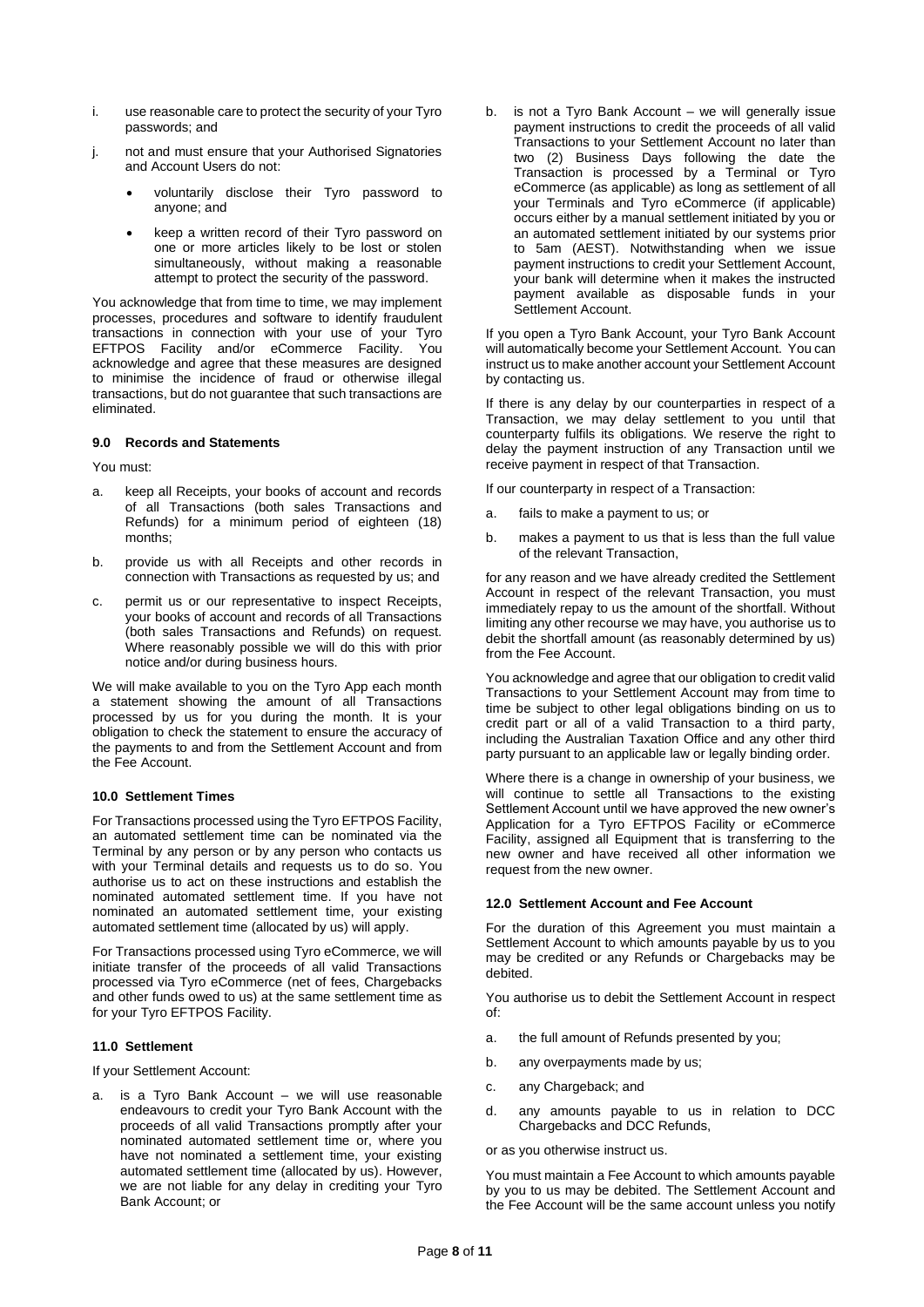us otherwise. You must maintain the Fee Account for the duration of this Agreement and for at least one hundred and eighty (180) days after termination of this Agreement. You must not make any changes to the Fee Account without notifying us in advance.

You authorise us to debit the Fee Account in respect of:

- a. all fees and charges payable by you under this Agreement;
- b. any Scheme fines or penalties payable as a result of your breach of this Agreement or which we incur because of your actions or inactions;
- c. the full amount of Refunds presented by you if these cannot be debited from your Settlement Account;
- d. any overpayments made by us if these cannot be debited from your Settlement Account;
- e. any Chargeback if this cannot be debited from your Settlement Account;
- f. any amounts payable to us in relation to DCC Chargebacks and DCC Refunds if these cannot be debited from your Settlement Account;
- g. amounts paid by us for Transactions where we are investigating the validity of the Transaction or a claimed Chargeback of the Transaction;
- h. duties and taxes payable by you in relation to or connection with this Agreement;
- i. any deficiency in a payment disclosed in an audit or check by us; and
- j. any other amounts due by you to us under this Agreement,

or as you otherwise instruct us.

We have the right to withhold or suspend payment of all amounts that would otherwise be payable to you:

- a. where you owe us any amount under this Agreement (including fees and charges) until such amount has been paid; or
- b. until we have concluded reasonable investigations into any claimed Chargebacks or into the validity of any Transactions.

You agree that these authorisations continue despite termination of this Agreement.

#### **13.0 Chargebacks**

We may refuse to accept, or having accepted, may Chargeback, any Transaction if:

- a. we consider that the Transaction is an Invalid Transaction or the relevant Scheme determines that a Transaction is prohibited, unauthorised or fraudulent or otherwise determines not to pay us the value of the relevant Transaction for any reason;
- b. the Transaction is illegal;
- c. the Cardholder disputes all or any part of its liability for any reason; or
- d. the Card was not valid at the time of the Transaction.

You agree to provide us and the relevant Scheme with all relevant documentation and records relating to a Transaction that is the subject of a Chargeback, to enable us to fulfil our obligations to the relevant Scheme with respect to that Chargeback.

You acknowledge and agree that the relevant Scheme makes the final determination as to whether a Transaction will be subject to a Chargeback.

You agree to comply with our guidelines and procedures relating to chargebacks, available at <https://www.tyro.com/chargebacks-disputes-guide/>

#### **14.0 Promotional material**

We may supply you with decals and insignias for the Cards accepted. We may supply you with other promotional material at our discretion.

You agree to:

- a. prominently display, wherever reasonably directed by us, logos, decals and other signs advertising Schemes and Cards;
- b. not use any Scheme or Card logo or decal for any purpose other than the purpose of indicating acceptance of the relevant Scheme or Card or, in the case of advertising or promotional material provided by us, except as expressly authorised by us;
- c. give all payment methods equal or substantially similar logo placement and treatment in terms of payment flow, terms, conditions, restrictions or fees;
- d. not attempt to influence or inhibit a Cardholder's decision in relation to the use of any payment method or encourage a Cardholder to use a particular payment method;
- e. not mischaracterise, misrepresent or disparage any payment method or exhibit a preference for one or more payment methods; and
- f. when you display or exhibit the payment methods that you accept, display all payment methods in an equal and positive manner, including on websites and in marketing materials, advertising and other customer communications.

In the course of your use of Tyro eCommerce, there may be certain images made available for use by you ("**Gallery Images**")**.** As part of the use of the Gallery Images, you must comply, and will ensure that any third party you allow access to your credentials on Tyro eCommerce complies, with the following terms. The Gallery Images shall not be used:

- a. except solely as incorporated into the digital products created and distributed using Tyro eCommerce;
- b. together with pornographic, defamatory, or unlawful content or in such a manner that it infringes upon any third party's trademark or intellectual property rights;
- c. portraying any person depicted therein (a "**Model**") in a way that a reasonable person would find offensive, including but not limited to depicting a Model: a) in connection with pornography, "adult videos", adult entertainment venues, escort services, dating services, or the like; b) in connection with the advertisement or promotion of tobacco products; c) as endorsing a political party, candidate, elected official, or opinion; d) as suffering from, or medicating for, a physical or mental ailment; or e) engaging in immoral or criminal activities; or
- d. as or as part of a trademark, service mark, or logo.

# <span id="page-8-0"></span>**15.0 DCC Services**

If we provide DCC Services to you: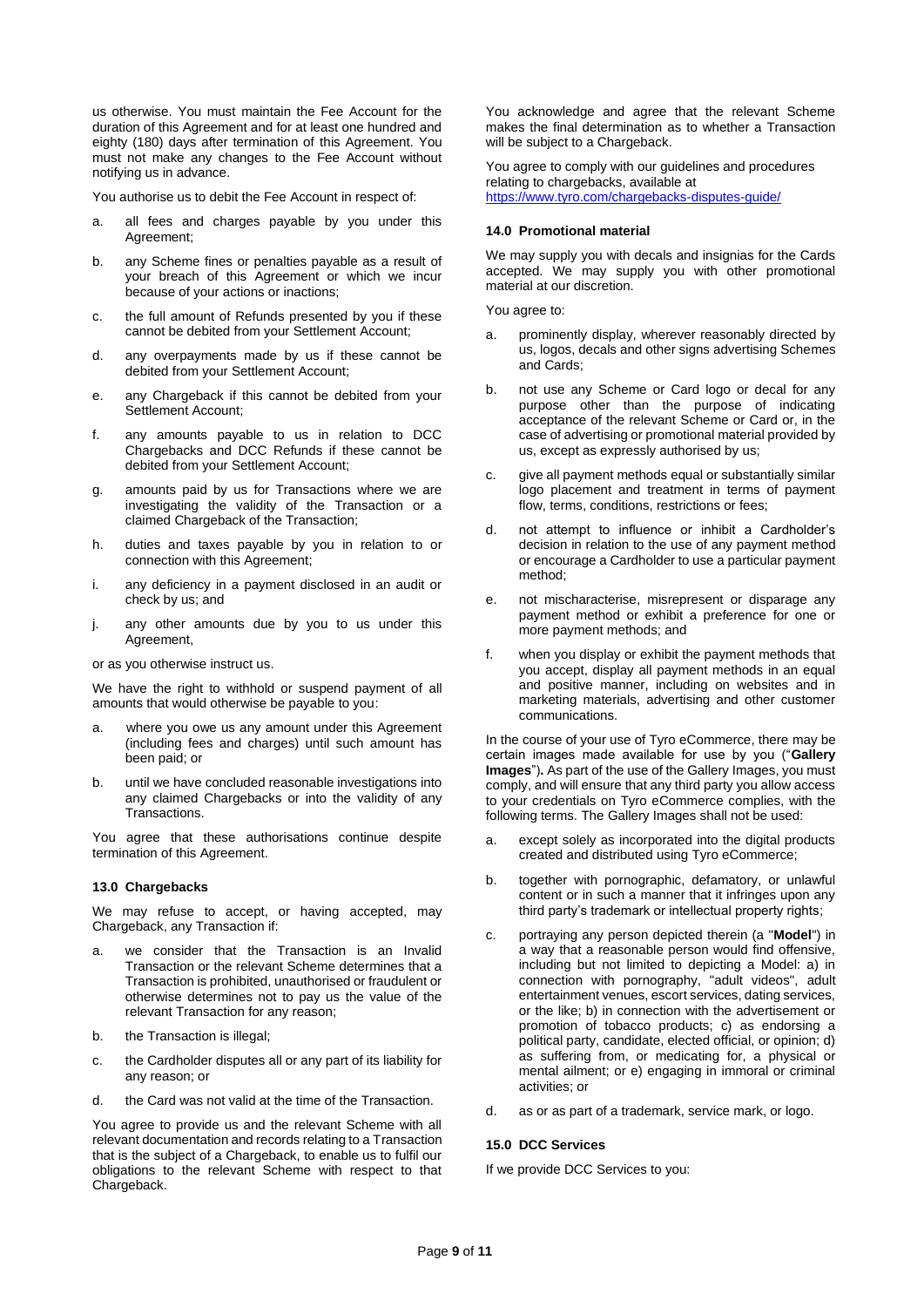- a. the Terminal will display the amount payable by the Cardholder in AUD and also the relevant foreign currency amount for each DCC Transaction;
- b. the Cardholder must select whether to process the DCC Transaction in AUD or the applicable foreign currency, you must not influence this decision;
- c. we will settle the relevant DCC Transaction by crediting the Settlement Account with the AUD value of the Transaction;
- d. you will be entitled to a DCC Rebate which we will pay into your Settlement Account on the first Business Day after the end of each calendar month;
- e. on the first Business Day after the end of each calendar month, we will generate a DCC Recipient Created Tax Invoice detailing DCC Rebate payable for the preceding month. You agree not to generate any other invoice relating to DCC Rebate payments;
- f. for DCC Chargebacks and DCC Refunds, you will be required to refund the Cardholder the Transaction value at the currency conversion rate applicable at the date of the DCC Chargeback or DCC Refund. This means that you assume currency risk for these types of Transactions.

For the purposes of clause [15.0\(](#page-8-0)e), we will issue you any DCC Recipient Created Tax Invoice within 28 days of determining the relevant DCC Rebate. You will not issue tax invoices in respect of the supplies included on the DCC Recipient Created Tax Invoice.

You confirm that you are registered for GST at the start of this Agreement (if you are required to be registered) and will immediately notify us if you cease to be registered for GST.

You will notify us if you cease to comply with the requirements or undertakings provided in this clause [15.0](#page-8-0) or by any issue known to, or becoming known to you which would cause us not to qualify to issue the DCC Recipient Created Tax Invoices.

We confirm we are registered for GST at the start of this Agreement and we will immediately notify you if we cease to be registered for GST.

We will notify you if we cease to comply with the requirements or undertakings provided in this clause [15.0,](#page-8-0) or by any issue know to or becoming know by us which would cause us not to qualify to issue the DCC Recipient Created Tax Invoices.

It is important that where a mistake occurs in processing a DCC Transaction that you reverse the DCC Transaction rather than processing a DCC Refund. If you process a DCC Refund rather than a reversal, significant currency spread can occur which can result in you incurring a large liability.

If you process a DCC Refund or reversal or a DCC Chargeback occurs, you are required to repay to us an amount equivalent to the DCC Rebate paid in respect of the original DCC Transaction. In these circumstances, you authorise us to debit an amount equivalent to the relevant DCC Rebate paid in respect of the original DCC Transaction from your Settlement Account.

#### **16.0 Medicare Easyclaim**

If we provide you with the ability to process Medicare Easyclaim transactions via your Terminal:

a. you must comply with all relevant legislation and government guidelines and requirements in relation to processing Medicare Easyclaim transactions;

- b. for fully paid accounts, we process the electronic claim to Medicare and where authorised, credit the Medicare rebate to the claimant. If you use the Terminal to process the claim, you must also process the payment via the same Terminal, except where the payment cannot be processed via the Terminal;
- c. in processing a bulk bill claim or part paid claim you must ensure that the claimant has assigned the right benefits to the relevant provider and retain evidence of the assignment of benefit in accordance with all relevant legislation and government guidelines;
- d. for bulk bill or part paid claims, we facilitate electronic claiming via the Terminal but do not provide settlement services. Medicare is responsible for processing such payments in accordance with its procedures;
- e. for bulk bill claims, you acknowledge that such claims may be subsequently rejected by Medicare and it is your responsibility to manage the payment process with Medicare;
- f. to the maximum extent permitted by law, we are not responsible or liable where a claim cannot be processed or is rejected or void for any reason;
- g. you must not process in-patient claims via the Terminal; and
- h. we may suspend or discontinue these services for any reason in our discretion (acting reasonably).

# **17.0 Allied Health Claiming**

If we provide you with the ability to process allied health claims via your Terminal:

- a. you authorise us to register you with DXC Technology;
- b. you agree to comply with all terms, conditions and requirements of and to pay all applicable fees to DXC Technology;
- c. the Terminal will display the amount payable to you by DXC Technology or the relevant health fund (as applicable);
- d. we facilitate the electronic claim being provided to DXC Technology or the relevant health fund to be assessed and settled by DXC Technology or the relevant health fund (as applicable). We do not settle and are not responsible for any payments by DXC Technology or the relevant health fund to you;
- e. the remaining payment due by the Cardholder to you must be processed as any other Transaction using the Terminal; and
- f. you must not process in-patient claims via the **Terminal**

#### **18.0 Scheme Information**

You acknowledge that we may obtain from and disclose to any person who is a Card issuer or who is involved in any Scheme, information about you for any purpose relating to the operation of the Scheme. Our rights under this clause continue despite termination.

You authorise us to obtain from any Scheme information relating to facilities you obtained or are obtaining from other suppliers. We use this information (including personal information about you), including information about you collected from third parties, for any one or more of the following purposes:

a. to assess and process your application for facilities we supply under this Agreement;